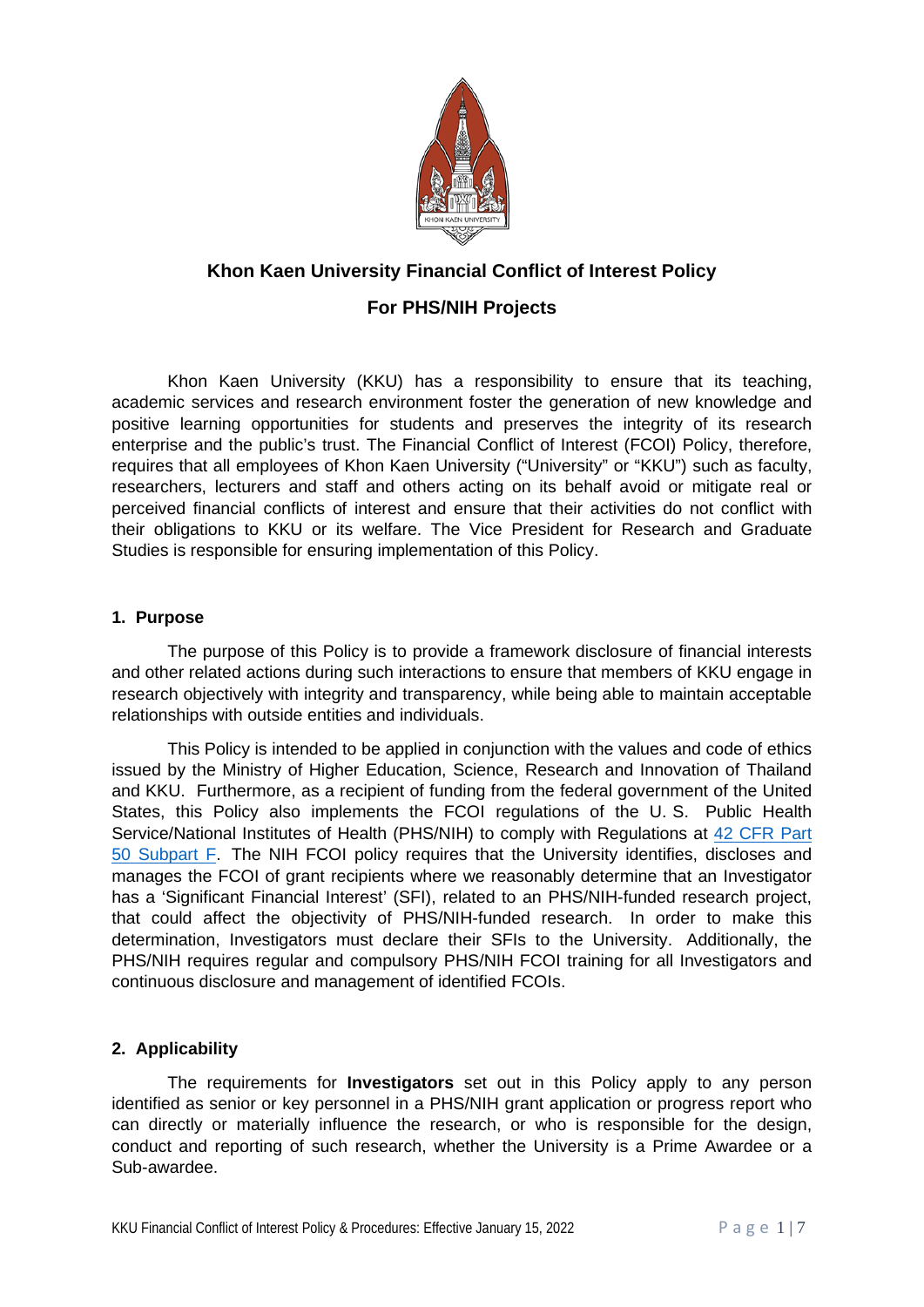The University' s first named Investigator (**Principal Investigator**) has additional responsibilities. The Vice President for Research and Graduate Studies acts as the University's **Institutional Official** to determine whether an FCOI exists and to implement and monitor management plans.

## **3. Responsibilities**

### **3.1 Investigators**

- (a) Must undertake FCOI training on the Investigator's responsibilities regarding disclosure of SFIs, available through the [NIH FCOI Online Tutorial,](https://grants.nih.gov/grants/policy/coi/tutorial2018/story_html5.html) prior to commencing any PHS/NIH funded research at the University and at least every four years, and immediately under the designated circumstances (See Section below on Training requirements);
- (b) Disclose any and all identified SFIs (and those of the Investigator's spouse and dependent children) that reasonably appear to be related to the Investigator's Institutional Responsibilities using the University's SFI Disclosure Form (available upon request from the Office of Research and Graduate Studies) and submit to the Institutional Official:
	- (i) No later than at the time of application for PHS/NIH funding;
	- (ii) At least annually during the grant period in conjunction with filing the required annual report;
	- (iii) within **30 days** of acquiring or discovering a new SFIs.
- (c) Assist with the development of a management plan for any identified SFIs determined by the University to directly and significantly affect the design, conduct or reporting of the PHS/NIH project (FCOI);
- (d) Comply with this Policy and with any management plan developed to manage any identified FCOIs;
- (e) Assist with completing any reports that are required to be provided to the PHS/NIH by the University; and
- (f) Comply with any other obligations under the NIH policy.

### **3.2 Principal Investigator**

- (a) The Principal Investigator is the University' s first named investigator on the PHS/NIH grant.
- (b) The Principal Investigator must comply with all Investigator Responsibilities and, in addition, ensure that all University Investigators involved in the PHS/NIH project are aware of, comply with and make any disclosures required under this Policy, including completing the SFI Disclosure Form for any SFIs identified in the FCOI Screening Form.

### **3.3 Institutional Official**

- (a) Review disclosures of Significant Financial Interests and determine if a FCOI exists (refer to Determination of FCOI below);
- (b) Manage FCOIs, including through the development and implementation of management plans and monitoring compliance (refer to Management Plans), with Institutional oversight/escalation to KKU Research Integrity Committee;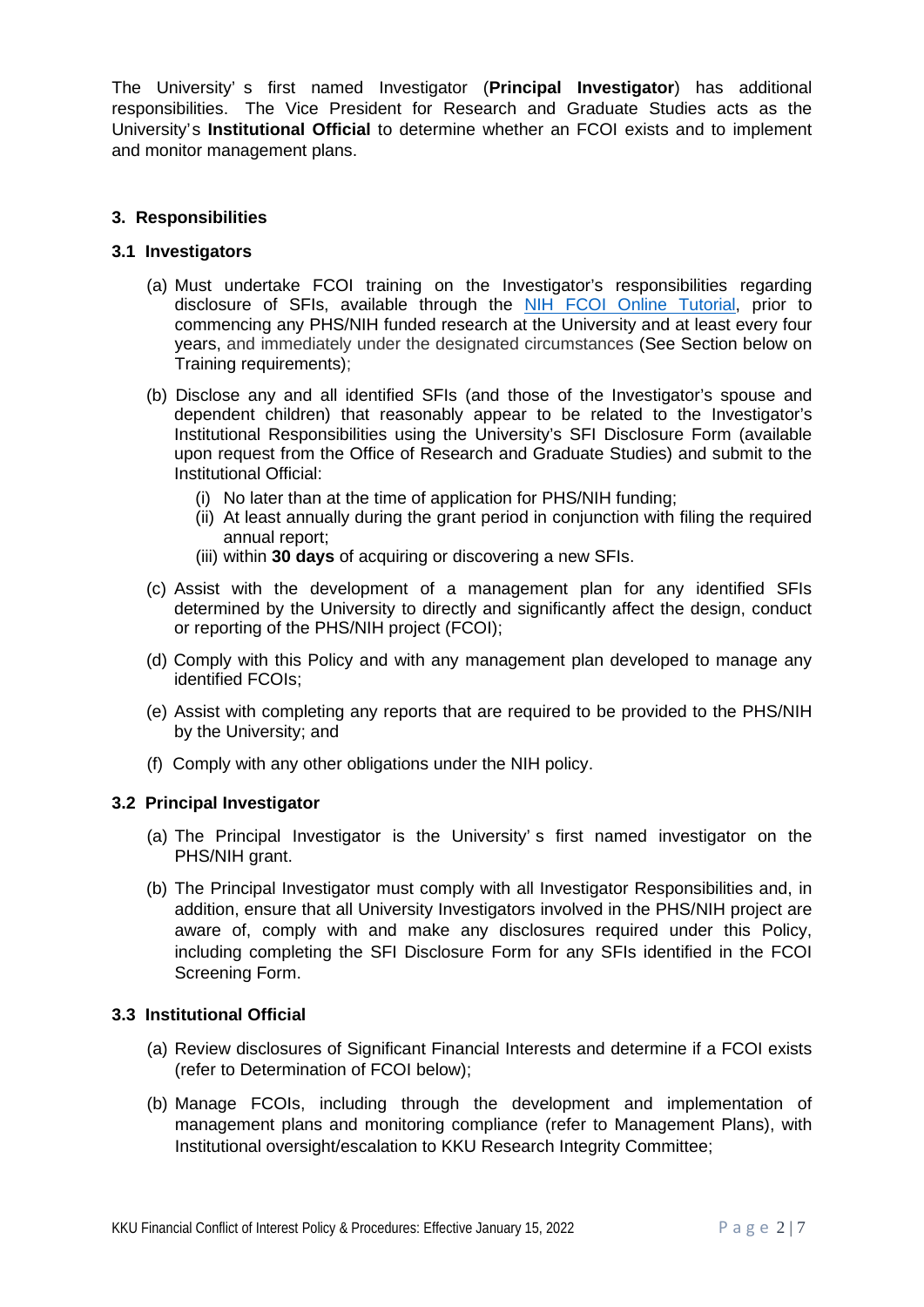- (c) Maintain records relating to all Investigator disclosures of financial interests and review of and actions taken related to such disclosures (whether or not a disclosure resulted in the Institution's determination of a financial conflict of interest) and all actions under the Institution's policy or retrospective review, if applicable, for **at least three years** from the date of the final expenditures report is submitted to NIH, or, where applicable, from other dates specified in 45 CFR 75.361 for different situations; and
- (d) Comply with any other obligations under the NIH policy.

### **3.4 Office of Research and Graduate Studies**

- (a) Inform each investigator the University's FCOI Policy, the Investigator's responsibilities regarding disclosure of SFIs, and related U.S. Federal regulations.
- (b) Provide annual and ad hoc FCOI reports to PHS/NIH via the eRA Commons FCOI Module;
- (c) Maintain central records relating to all Investigator disclosures of financial interests and review of and actions taken related to such disclosures for **at least three years** from the date of the final expenditures report is submitted to NIH, or, where applicable, from other dates specified in 45 CFR 75.361;
- (d) Address non-compliance in accordance with this Policy;
- (e) Take relevant corrective actions;
- (f) Receive, review and register changes to FCOIs;
- (g) Develop and implement Institutional-level processes to comply with PHS/NIH policy;
- (h) Report to NIH within **60 days** of changes to FCOIs arising;
- (i) Provide Institutional-level monitoring and assurance; and
- (j) Record completion of training by all Investigators.

#### **4. Training Requirements**

- 4.1 Each Investigator must understand their responsibilities under this Policy and the NIH policy, and must complete the NIH's Financial Conflict of Interest Training Module, available at: [https://grants.nih.gov/grants/policy/coi/tutorial2018/story\\_html5.html:](https://grants.nih.gov/grants/policy/coi/tutorial2018/story_html5.html)
	- (a) prior to engaging in PHS/NIH-funded research;
	- (b) at least once **every 4 years**; and
	- (c) immediately when any of the following circumstances apply:
		- (i) this Policy or procedures relating to FCOI policies are revised in any manner that affects the requirements of Investigators;
		- (ii) an Investigator is new to the University, even if the PHS/NIH-funded research has already begun; or
		- (iii) an Investigator is not in compliance with this Policy or a management plan, as determined by the Institutional Official.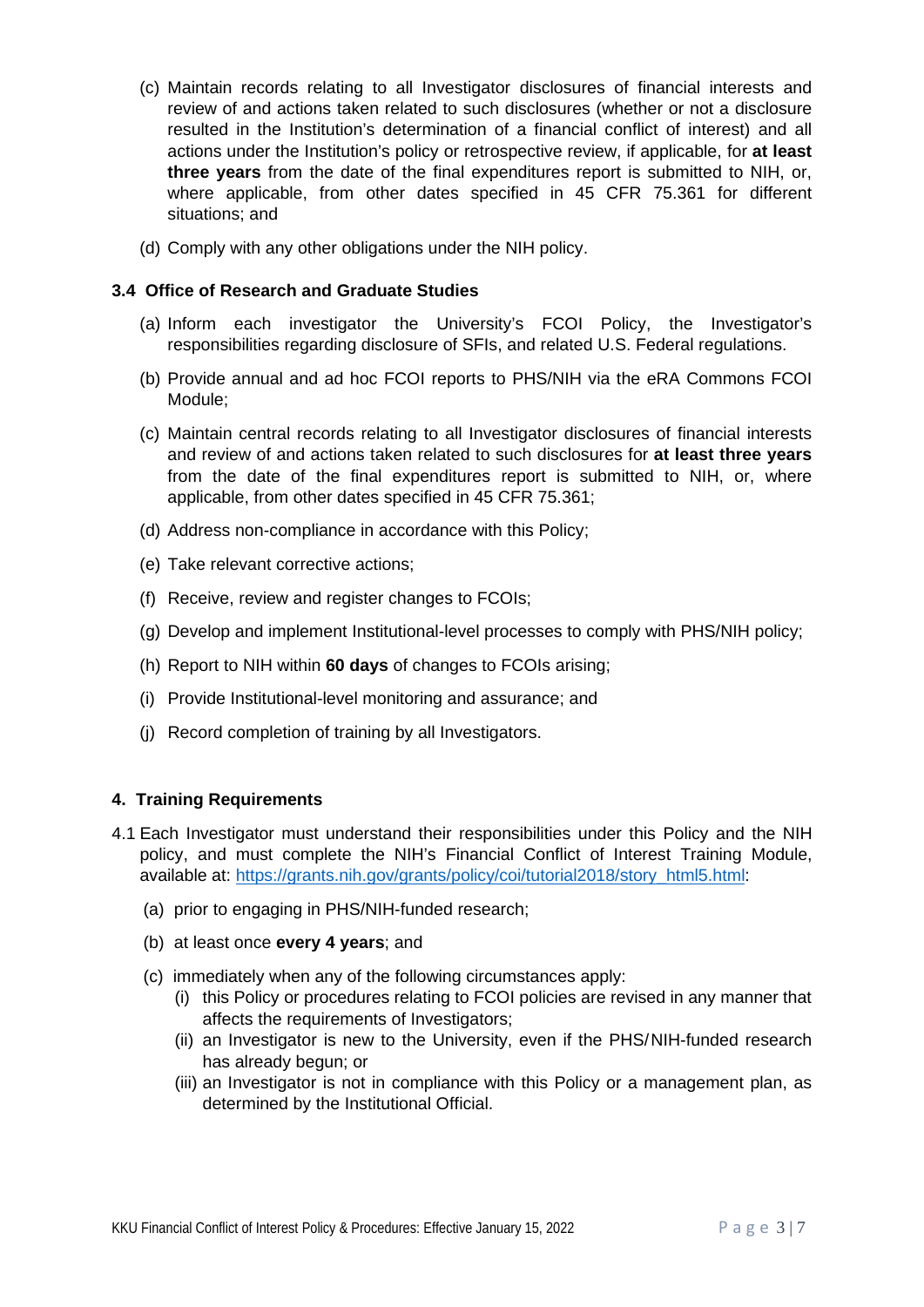4.2 When the NIH online tutorial has been completed, the Investigator must save an electronic copy of the certificate generated through the system and provide a copy to the Office of Research and Graduate Studies.

### **5. Definition of Significant financial interest (SFI)**

- 5.1 A financial interest consisting of one or more of the following interests of the Investigator (and those of the Investigator's spouse and dependent children) that reasonably appears to be related to the Investigator's institutional responsibilities:
	- (a) With regard to any publicly traded entity, a SFI exists if the value of any remuneration received from the entity in the twelve months preceding the disclosure and the value of any equity interest in the entity as of the date of disclosure, when aggregated, exceeds US\$5,000. For purposes of this definition, remuneration includes salary and any payment for services not otherwise identified as salary (e.g., consulting fees, honoraria, paid authorship); equity interest includes any stock, stock option, or other ownership interest, as determined through reference to public prices or other reasonable measures of fair market value;
	- (b) With regard to any non-publicly traded entity, a SFI exists if the value of any remuneration received from the entity in the twelve months preceding the disclosure, when aggregated, exceeds US\$5,000, or when the Investigator (or the Investigator's spouse or dependent children) holds any equity interest (e.g., stock, stock option, or other ownership interest); or
	- (c) Intellectual property rights and interests (e.g., patents, copyrights), upon receipt of income exceeding US\$5,000 related to such rights and interests.
	- (d) Reimbursed or sponsored travel undertaken by the Investigator and related to  $=$ his/her institutional responsibilities over the past twelve months, which exceeds US\$5,000 per entity. This includes travel that is paid on behalf of the Investigator rather than reimbursed, even if the exact monetary value is not readily available.
- 5.2 The term SFI does not include the[' following types of financial interests:
	- (a) salary, royalties, or other remuneration paid by the University to the Investigator if the Investigator is currently employed or otherwise appointed by the University, including intellectual property rights assigned to the University and agreements to share in royalties related to such rights;
	- (b) income from investment vehicles, such as mutual funds and retirement accounts, as long as the Investigator does not directly control the investment decisions made in these vehicles;
	- (c) income from seminars, lectures, or teaching engagements sponsored by a U.S. federal, state, or local government agency, an institution of higher education as defined at 20 U.S.C. 1001(a), an academic teaching hospital, a medical center, or a research institute that is affiliated with an institution of higher education; or
	- (d) income from service on advisory committees or review panels for a U.S. federal, state, or local government agency, an institution of higher education as defined at 20 U.S.C. 1001(a), an academic teaching hospital, a medical center, or a research institute that is affiliated with an institution of higher education.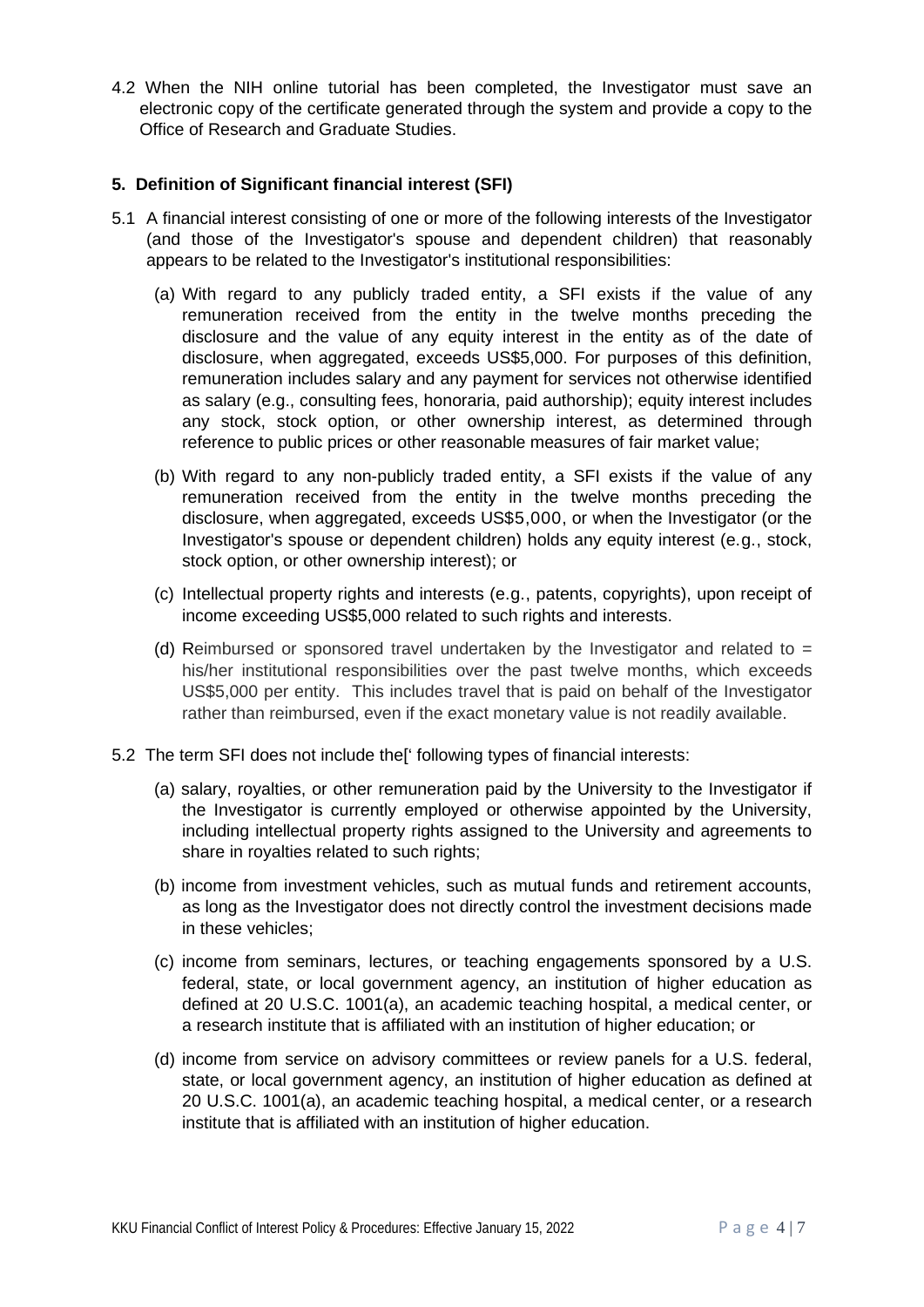(e) travel that is reimbursed or sponsored by a U.S. federal, state, or local government agency, an institution of higher education as defined at 20 U.S.C. 1001(a), an academic teaching hospital, a medical center, or a research institute that is affiliated with an Institution of higher education

# **6. Determination of FCOI**

- 6.1 The Institutional Official (Vice-President for Research and Graduate Studies) determines, on behalf of the University, whether an FCOI exists for the purposes of the FCOI regulation.
- 6.2 The Institutional Official must determine whether the SFI declared by the Investigator may reasonably be said to be related to the PHS/NIH research by assessing whether the SFI:
	- (a) could be affected by the PHS/NIH research; or
	- (b) is in an entity whose financial interest could be affected by the PHS/NIH research.
- 6.3 If the SFI is determined by the Institutional Official to be related to the PHS/NIH research, the Institutional Official must determine whether the SFI could directly and significantly affect the design, conduct, or reporting of the PHS/NIH research.
- 6.4 If the SFI is determined by the Institutional Official to both:
	- (a) relate to the NIH research; and
	- (b) affect the design, conduct or reporting of the PHS/NIH research, it is an FCOI, and must be managed (see below).
- 6.5 Advice can be sought from the KKU Research Integrity Committee.

### **7. Management Plans**

- 7.1 Where a FCOI is identified, the Institutional Official must **within 60 days** of the FCOI being identified develop and implement a management plan that specifies the actions that have been, and shall be, taken to manage such financial conflict of interest. Examples of conditions or restrictions that might be imposed to manage a financial conflict of interest include, but are not limited to:
	- (a) Public disclosure of financial conflicts of interest (e.g., when presenting or publishing the research, to staff members working on the project; to the KKU Ethics Committee in Human Research, Animal Ethics Committee, etc.);
	- (b) For research projects involving human subjects research, disclosure of financial conflicts of interest directly to participants;
	- (c) Appointment of an independent monitor capable of taking measures to protect the design, conduct, and reporting of the research against bias resulting from the financial conflict of interest;
	- (d) Modification of the research plan;
	- (e) Change of personnel or personnel responsibilities, or disqualification of personnel from participation in all or a portion of the research;
	- (f) Reduction or elimination of the financial interest (e.g., sale of an equity interest); or
	- (g) Severance of relationships that create financial conflicts.
- 7.2 The Institutional Official must appropriately monitor compliance at the local level with any management plan until the completion of the PHS/NIH project.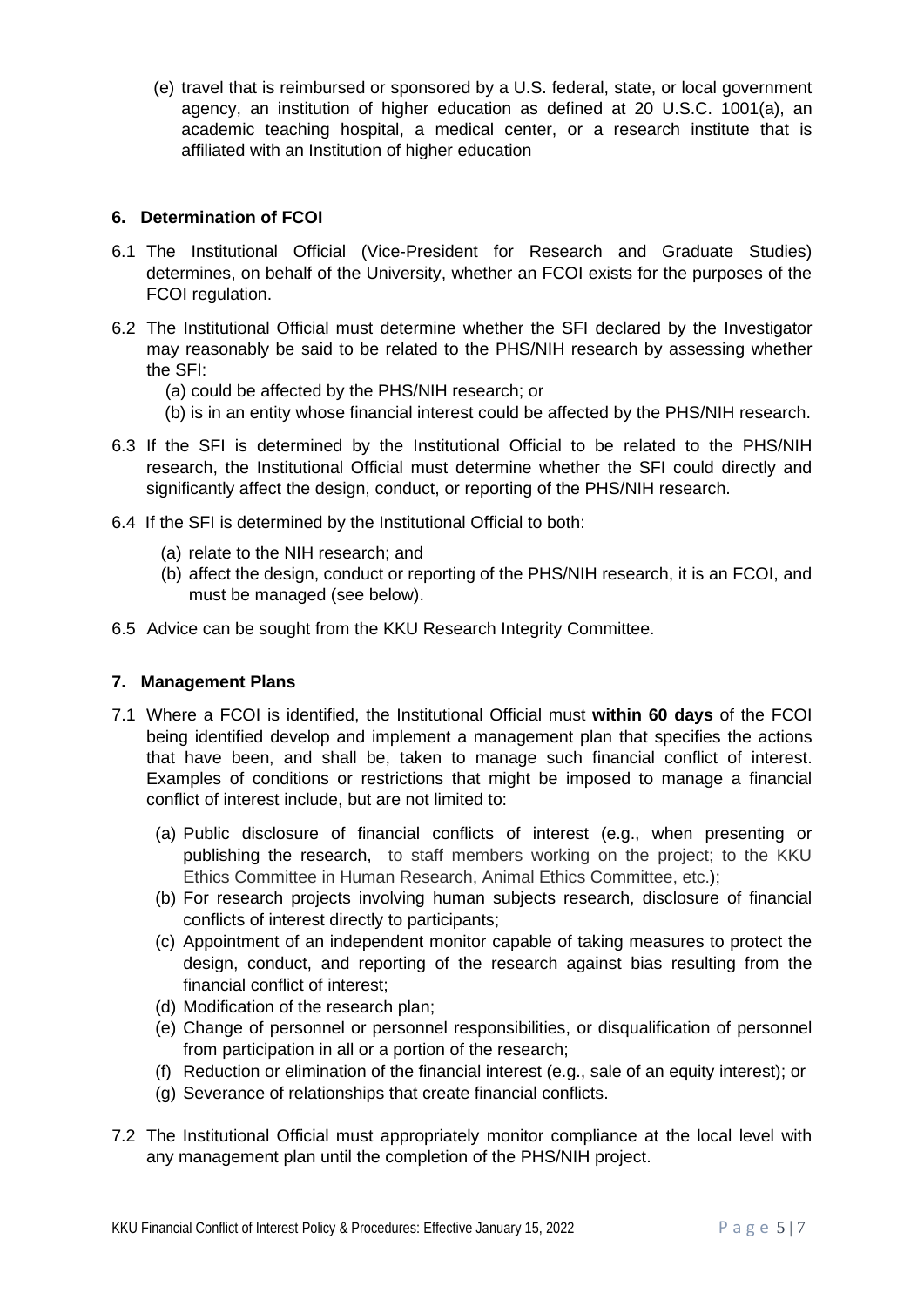### **8. Non-compliance and Remedies**

- 8.1 In the event that an incidence of non-compliance or suspected non-compliance is identified, Investigators and Institutional Officials must immediately:
	- (a) report the non-compliance or suspected non-compliance to the KKU Research Integrity Committee; and
	- (b) take all necessary steps to retrospectively comply with this Policy relating to disclosure, determination and management of SFIs.
- 8.2 If the Institutional Official determines that a FCOI was not identified or managed in a timely manner, including but not limited to an Investigator's failure to disclose a SFI that is determined to be a FCOI, failure by the University to review or manage such a FCOI, or failure by an Investigator to materially comply with a management plan for a FCOI, within **120 days**, the KKU Research Integrity Committee will complete a retrospective review of the Investigator's activities and the research project to determine whether the research conducted during the period of non-compliance was biased in the design, conduct or reporting of the research.
- 8.3 Documentation of the retrospective review shall include at least the following key elements:
	- (a) Project number;
	- (b) Project title;
	- (c) PI or contact PI if a multiple PI model is used;
	- (d) Name of the Investigator with the FCOI;
	- (e) Name of the entity with which the Investigator has an FCOI;
	- (f) Reason(s) for the retrospective review;
	- (g) Detailed methodology used for the retrospective review (e.g., methodology of the review process, composition of the review panel, documents reviewed, etc.);
	- (h) Findings of the review; and
	- (i) Conclusions of the review.
- 8.4 Where non-compliance relates to PHS/ NIH clinical research whose purpose is to evaluate the safety or effectiveness of a drug, medical device, or treatment, the University may require the Investigators to disclose the FCOI in each public presentation and request an addendum to previously published outcomes relating to the research, and the Investigators must comply with this requirement.
- 8.5 In the event of non-compliance with any requirements under this Policy, the University may take corrective actions in accordance with applicable University and NIH policies and procedures, including withholding access to NIH funds and/or suspending project activity.

#### **9. Maintenance of Records**

9.1 Principal Investigators, Investigators and Institutional Officials must create, maintain and store all records relating to implementation of this Policy for **at least 3 years** following the submission of the final expenditures report to the NIH (or such other period as specified in 45 CFR 75.361 for different situations), and in accordance with the University's record-keeping policies. In addition, the University will store and retain all relevant central records, including disclosure forms and conflict management plans, and related documents, in accordance with NIH and University requirements.